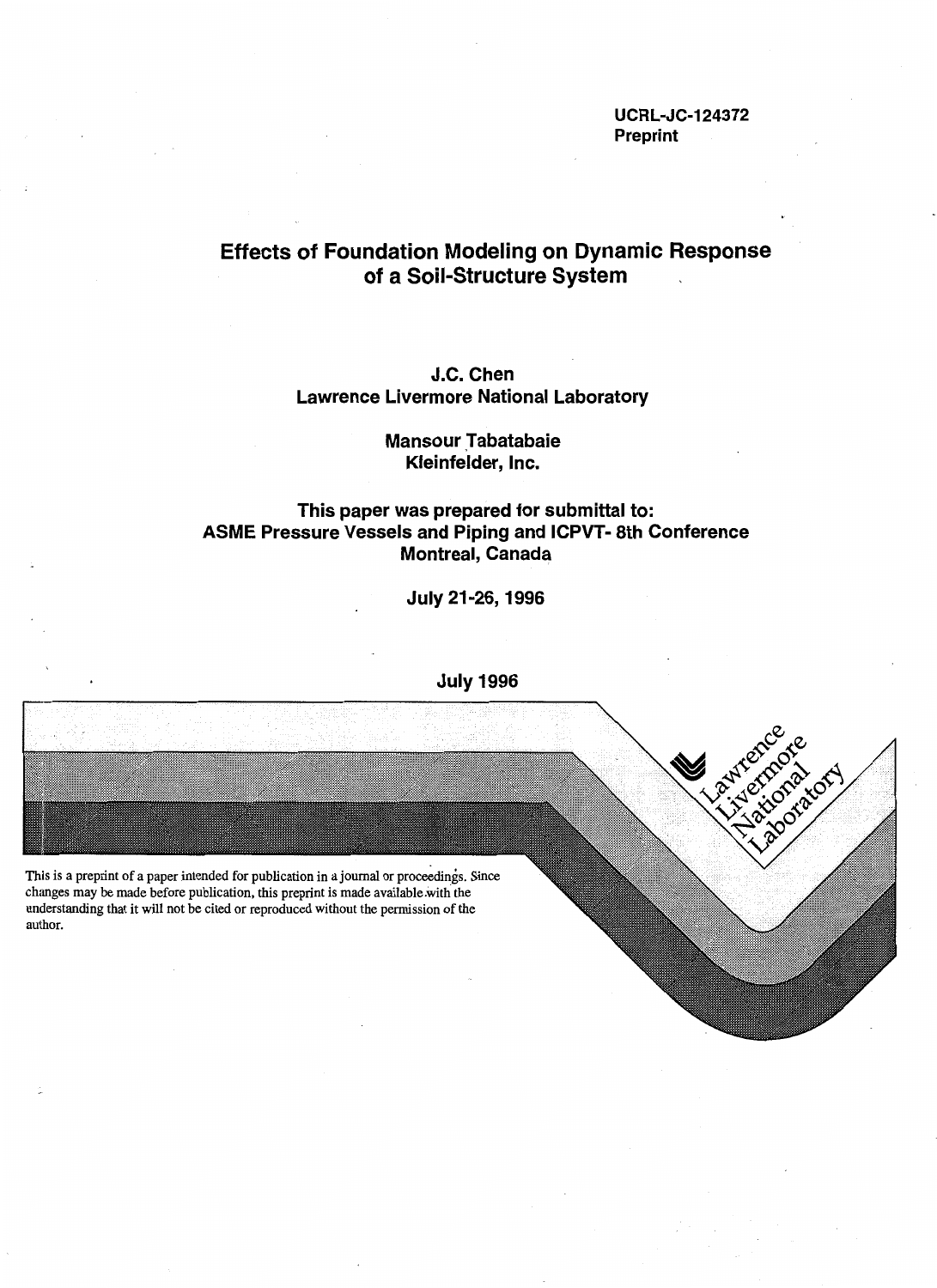## **EFFECTS OF FOUNDATION MODELING ON DYNAMIC RESPONSE OF A SOIL-STRUCTURE SYSTEM**

**J.C. Chen** 

Fission Energy and Systems Safety Program Lawrence Livermore National Laboratory PO Box 808, MS: L-631 Livermore, California

### **Mansour Tabatabaie**  Kleinfelder, Inc. 7133 Koll Center Parkway, Suite 100 Pleasanton, California

#### ABSTRACT

This paper presents the results of our investigation to evaluate the effectiveness of different foundation modeling techniques used in soil-structure interaction analyses. The study involved analysis of three different modeling techniques applied to two different foundation configurations (one with a circular and one with square shape). The results of dynamic response of a typical nuclear power plant structure supported on such foundations are presented.

#### INTRODUCTION

The seismic evaluation of nuclear power plant structure usually includes a soil-structure interaction (SSI) analysis to account for effects of the soil media and the major structures on the response of the reactor core. The SSI analysis provides the input motion to be used in detailed analysis of the reactor core to evaluate the response of the core safety system. Therefore, the evaluation of the core safety system is significantly affected by the input motion. However, the results of the SSI analysis are subject to certain uncertainties involved in the modeling of the soil-structure system and the analysis methods, chen, et al., 1984.

Because of the uncertainties involving the modeling technique of the N-reactor foundation basement in the SSI analysis, we performed investigations to evaluate the effects of the different foundation modeling techniques on the overall SSI response.

Three techniques used to model a rigid circular/rectangular basemat fully bonded to the surface of the soil mass are described:

• The basemat is modeled as an assemblage of rigid solid elements bonded to the surface of the soil medium.

- The basemat is modeled by a number of rigid beam elements, connected to the soil only at the beam end locations.
- The basemat is modeled by a number of rigid beam elements in a ring type configuration. The rigid beams and the soil mass are connected at the beam end locations. This model is believed to best represent a ring-shaped basemat.

#### STRUCTURE MODEL

The structure selected for this study consists of a simplified model of a typical nuclear power plant building, as shown in Figure 1.

The superstructure is modeled as cantilever beams with masses lumped at the beam ends. The section and material properties of the beam elements are given in Table 1; the nodal masses of the structure, in Table 2. It is assumed that the superstructure stick model is connected to the center of the basemat at ground surface elevation. A circular and a rectangular basemat configuration were used in this study. The basemat is assumed to be very stiff; its mass and rotational inertia are lumped at the center of the mat.

The foundation soil consists of a uniform soil medium with properties as given in Figure 1.

The model is assumed to be subjected to a seismic wave environment consisting of vertically propagating shear waves with the control motion specified at the ground surface. the acceleration time history of the free-field control motion is

<sup>•</sup> This work was performed under the auspices of the U.S. Department of Energy by the Lawrence Livermore National Laboratory under contract W-7405-Eng-48.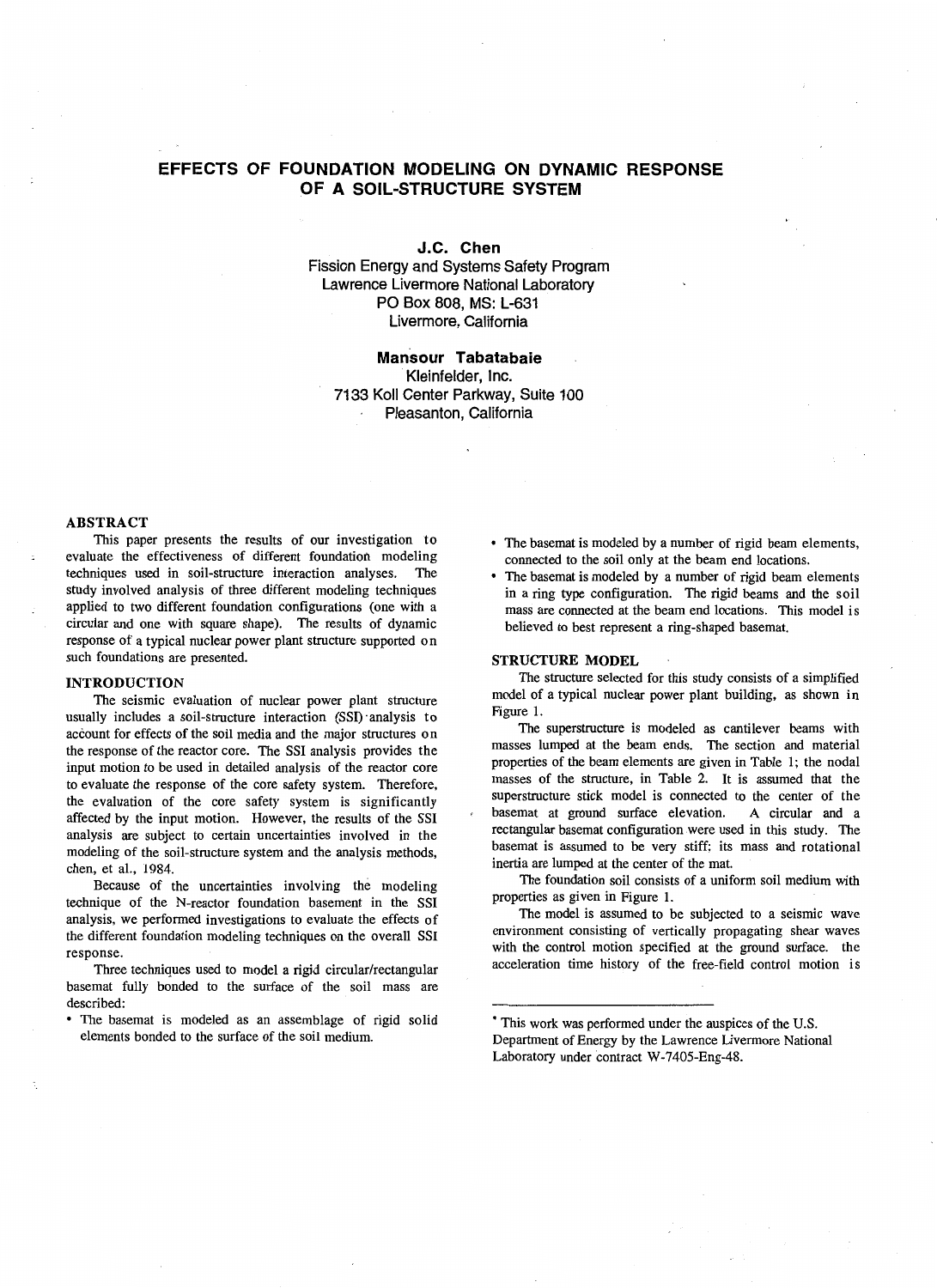shown in Figure 2. A peak ground acceleration of 0.5g is used in this study.

#### METHODS OF ANALYSES

Two sets of analyses were performed:

- The circular foundation was investigated using the computer code SASSI (Ref. 2). SASSI (SASSI (System for Analysis of Soil-Structure Interaction) was developed at the University of California at Berkeley, and is based on a new substructuring procedure, called the Flexible Volume Method. The new method differs from other substructuring methods in the manner in which the mass and stiffness matrices of the structure are partitioned from those of the soil; as a result, the procedure allows the solution of two- or three-dimensional structures supported on foundations with arbitrary shapes founded on or embedded in a layered viscoelastic halfspace. The entire analysis is performed in the complex frequency domain.
- The rectangular foundation was analyzed using the computer code CLASSI (Ref. 3). CLASSI (Continuum Linear Analysis of Soil-Structure Interaction) was developed at the University of California at San Diego and the University of Southern California; it performs numerical integration of the Green's functions to calculate the impedance and scattering properties of the foundation. This information is then input to the dynamic finite element analysis of the structure. The calculation of the impedance properties of the foundation is done in the complex frequency domain.

#### SASSI Analysis

SASSI was used to calculate the foundation compliance functions and the SSI response of the soil-structure system, as described earlier. The three cases analyzed include the same superstructure model; but they use different foundation models to simulate a rigid circular basemat foundation as described.

#### Foundation Models

Model 1 - The foundation is modeled using six-node solid elements with very stiff properties as shown in Figure 3a. The connection between the superstructure and the basemat is provided by several rigid beams which connect the base of the superstructure model to the center and several other nodes at the bottom of the basemat.

Model 2 - In this model, the foundation consists of a number of rigid beam elements simulating the rigid basemat; the superstructure model is connected directly to the center of the beam foundation. This model, as shown in Figure 3b, may be selected for convenience in model set up only and does not offer any advantage over the previous model. therefore, it is considered equivalent to Model 1.

Model 3 - This model is shown in Figure 3c. It consists of a number of rigid beams connecting the outside boundary of the foundation mat as well as connecting this boundary directly to the center of the mat. The center node, which is not connected to the soil, provides a connection between the superstructure and the rigid foundation ring models. This model is not considered exactly equivalent to Models 1 or 2, but its use may offer significant savings in computer time and storage over those of the previous two models. The main purpose of the present investigation is to assess the effectiveness of this type of modeling.

In Models 1 and 2 described above, the basemat and the soil are discretized into a number of finite elements, and the two are then connected at all the nodal points over the entire mat area. By satisfying the compatibility criteria between the mat and soil elements, these two models are then capable to simulate the effects of a rigid mat bonded to the surface of a soil medium. Model 3, on the other band, only provides connection between the soil and mat on the outside perimeter of the mat; therefore, it can best be used to simulate the effects of a rigid circular ring bonded to the surface of a halfspace.

Foundation Compliance Functions. The compliance functions of the foundation basemat are obtained by the computer code SASSI (complex frequency response analysis). The real and imaginary components of the sliding and rocking compliance functions obtained for the three models are shown in Figures 4 and 5, respectively, for frequencies ranging from 0 to 20 Hz. As seen in Figures 4 and 5, the results of Models 1 and 2 show good agreement except for the real part of the rocking compliance obtained from Model 2. This difference, which is more significant at frequencies about 10 Hz, is attributed to the fact that the foundation beams are not longer capable of modeling the rigidity of the basement at high frequencies. The results obtained using Model 3 show The results obtained using Model 3 show relatively good agreement with those of Models 1 and 2 for frequencies below 5 Hz. However, as frequency increases for all four components of Model 3 show evidence of oscillating. The amplitude of these oscillations becomes very pronounced above 15 Hz. These peaks are caused by the constructive interference of the waves inside the ring, a phenomenon which is not observed in other cases. In summary, we conclude that the compliance functions obtained using Model 3 do not represent those of a rigid circular solid mat bonded to the surface of a uniform halfspace at frequencies about 5 Hz. This frequency corresponds to a wave-length-to-disk-radius ratio of about 3 (VS=1000 fps and  $R = 65$  ft).

SSI Response of the Structure. The seismic response of the total soil-structure system was evaluated at several nodes on the superstructure and at the base of the foundation mat using the three models, as described above. Since the compliance functions of the foundation basemat show little difference between Model 1 and Model 2, the structural response of the two models were almost the same. Hence, comparison of the structural response was only made between Model 2 and Model 3. The comparisons are shown in Figures 6a and 6b. The response of Model 3 (ring foundation) is 29% higher than that of Model 2 around 8.5 Hz. The maximum acceleration is about 3% higher for the ring foundation. The dominant frequency shifts from 2 Hz to about 1.6 Hz, while the spectral amplitude at the dominant frequency increases about 7% from Model 2 to Model 3. The response at Node 11 shows about an 11%<br>difference in maximum acceleration. The difference in the difference in maximum acceleration. dominant frequency is not significant for this structure.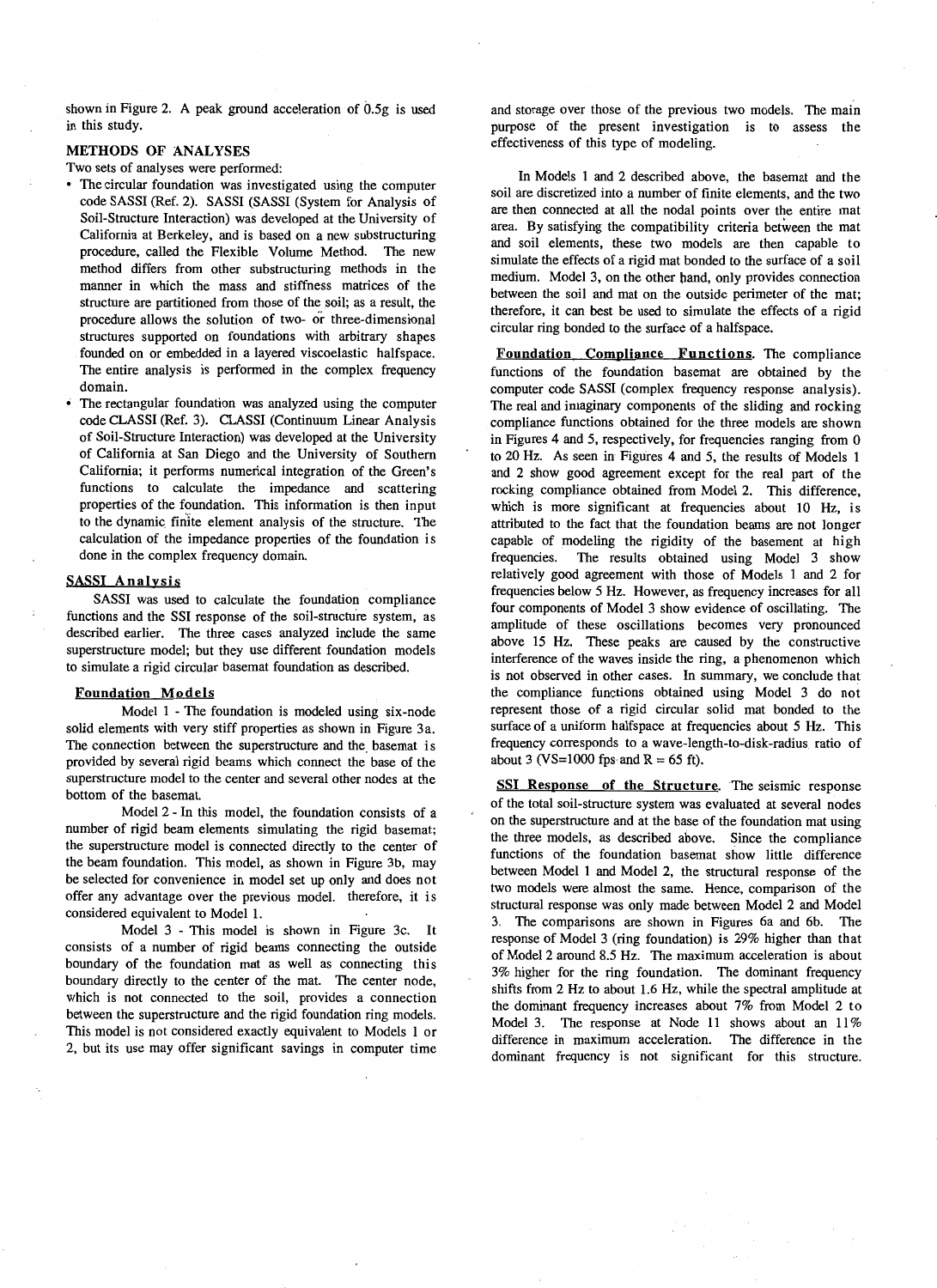Generally, the ring type of foundation model tends to give a higher response than that of the solid type of foundation model for most frequencies.

#### CLASSI Analysis

Because the foundation configuration of the N-reactor structures is basically rectangular, it was decided to perform a similar investigation using the same superstructure model, as shown in Figure 1, resting on a rectangular foundation basemat. The computer code CLASSI was used to analyze three cases involving the same superstructure model but different foundation models, as described.

Foundation Models. Two different foundation models of rectangular basemat. They were analyzed by the CLASSI code. They are described as follows:

Model 1 - As shown in Figure 7a, the foundation (130 ft by 130 ft) is modeled by a massless solid plate. The plate is assumed to be perfectly rigid. The structure is supported at the center of the basemat.

Model 2 - As shown in Figure 7b, the foundation is modeled by a massless strip plate connecting the outside boundary of the foundation mat. The foundation is again assumed to be perfectly rigid. The impedance is computed with respect to the center of foundation.

Foundation Impedance Functions. The impedance functions of the foundation basemat are obtained by the computer code CLASSI. The results for the two foundation configurations investigated are presented in Figures 8a and 8b. Comparison of the impedance obtained using two different foundation models shows similar behavior as was found in the SASSI analysis. The translational components of the impedance function obtained from the two cases begin to deviate from each other at approximately 3 Hz, while the rocking components start deviating at 5 Hz. Furthermore, at higher frequencies, the translational and rocking components of the impedance function of the ring foundation begin oscillating. The result is that the stiffness parts of the The result is that the stiffness parts of the impedance function of the ring foundation becomes larger, while the damping parts become smaller than those of the solid foundation.

SSI Response of the Structure. The seismic response of the total soil-structure system was evaluated at the same nodal locations, as described above. The response spectra between the two cases are compared at the foundation level at node 11 (Figures 9a and 9b). Note that the higher responses are observed from the case corresponding to the ring foundation. The difference in the maximum acceleration is about 8.5% at the foundation level and about 24% at the top of the structure. The frequency shift in the dominant frequency of the SSI response is not very different between the two models. This is ·because the impedance functions of the two solid foundation and the ring foundation are not significantly different at the low-frequency range, and that the first mode of the fixed-base response of the

structure is below 5 Hz. However, the foundation modeling will have a more profound effect on the predicted SSI response if the dominant modes of the structure are above 6 Hz. Nevertheless, based on the study of the simple structural model presented herein, the ring type of foundation modeling tends to result in higher predicted SSI responses than those obtained from the solid type of foundation modeling over most of the frequency range considered. Hence, the results of the ring foundation much be considered conservative.

### **CONCLUSIONS**

Based on our investigations using two different methods of analysis and two different foundation configurations, we have reached the following conclusions:

• The compliance/impedance functions obtained using rigid beam elements located at the perimeter of the basemat and connected to the soil along the perimeter do not represent those of a rigid solid basemat bonded to the surface of uniform

halfspace at frequencies above 5 Hz. This frequency corresponds to a wave-length-to-disk-radius ratio of about 3.

- In general, at high frequencies, the impedance of the ring foundation begins to oscillate such that the stiffness parts become larger, but the damping parts become smaller than those corresponding to the solid foundation.
- As the damping part of the foundation impedance is reduced, the dynamic response tends to become larger. Thus, the dynamic SSI responses calculated for the case of the ring foundation are conservative.

The impact on SSI response of using different foundation models depends significantly on the type of structure.

#### **REFERENCES**

Chen, J.C., Chun, R.C., Goudreau, G.L., Maslenikov, O.R., and Johnson, J.J., 1984, "Uncertainty in Soil-Structure Interaction Analysis of a Nuclear Powerplant due to Different Analytical Techniques, 8th World Conf. on Earthquake Engineering, Vol. III, San Francisco, July 21-28, 1984

Lysmer, J., Tabatabaie, M., Tajirian, F., Vahdani, S., and Ostadan, F., 1981, "SASSI - A System for Analysis of Soil-Structure Interaction," Report No. UCB/GT/81-02, Geotechnical Engineering University of California, Berkeley, California, April, 1981

Wong, H.L., and Luco, I.E., 1980, Soil-Structure Interaction: A Linear Continuum Mechanics Approach (CLASSI), Dept. of Civil Engineering, University of Southern California, Los Angeles, California, CE79-03, 1980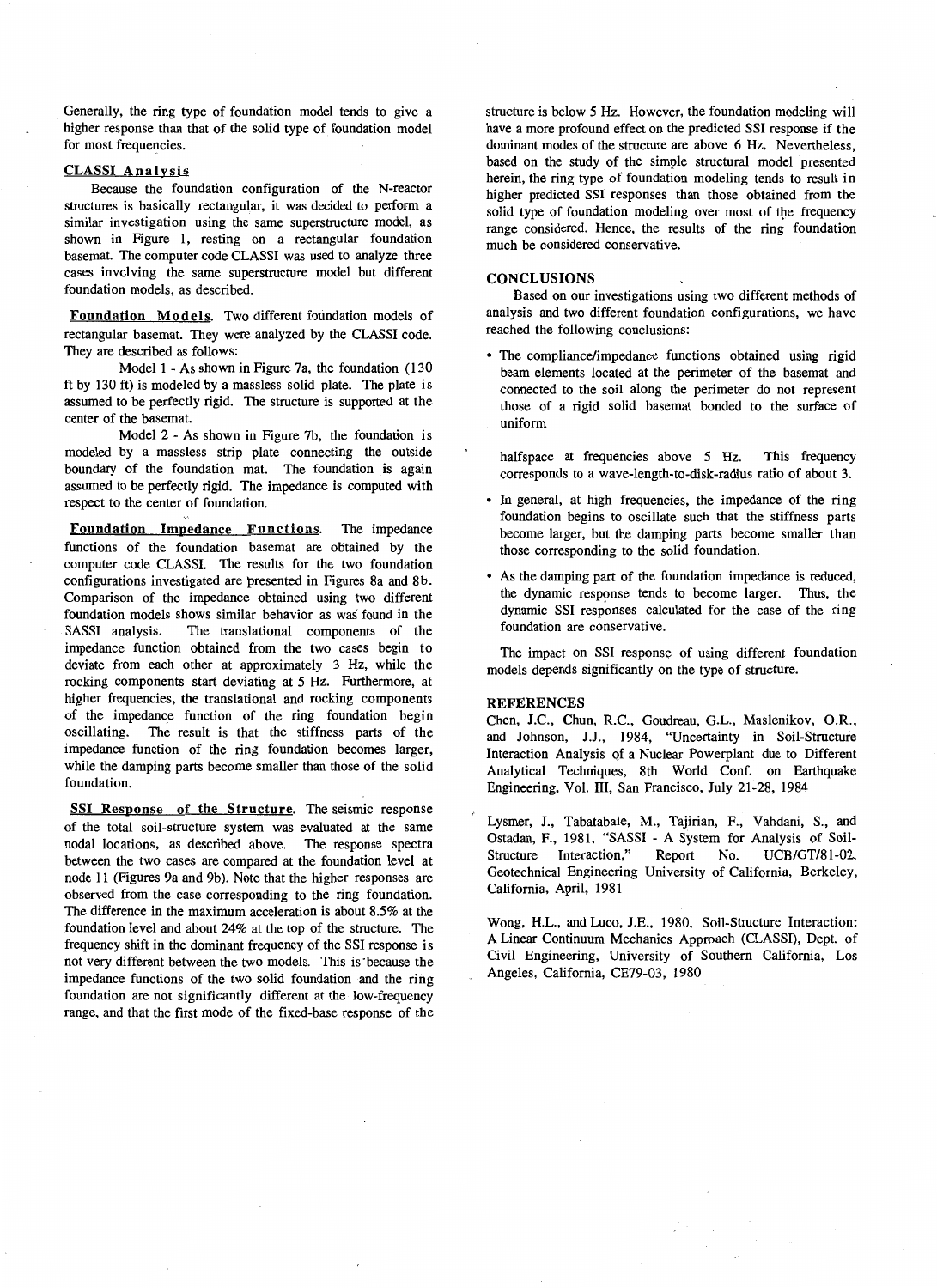

Fig. 1 Soil-Structure System



Fig. 2 Free-Field Control Motion: Acceleration Time History and Response Spectrum with 5% Damping



| Element No.                    | Section Area<br>$(\mathrm{ft}^2)$ | Shear Area<br>$(f(t^2))$ | Moment of Inertia<br>$(ft^2)$ |
|--------------------------------|-----------------------------------|--------------------------|-------------------------------|
| I-7                            | 1400                              | 700                      | $2.8 \times 10^6$             |
| 8                              | 990                               | 500                      | $1.9 \times 10^{6}$           |
| 9                              | 990                               | 500                      | $1.5 \times 10^6$             |
| 10                             | 990                               | 500                      | $0.8 \times 10^{6}$           |
| 11<br>$\overline{\phantom{a}}$ | 990                               | 500                      | $0.2 \times 10^{6}$           |

TABLE<sub>2</sub> NODAL MASSES OF THE STRUCTURE

| Node No.     | Nodal Mass (Kips) |
|--------------|-------------------|
| 1            | 4,600             |
| $\mathbf{2}$ | 4,200             |
| 3            | 4,200             |
| 4            | 4,200             |
| 5            | 4,200             |
| 6            | 4.200             |
| 7            | 4.610             |
| 8            | 3.020             |
| 9            | 2.470             |
| 10           | 2,120             |
| u            | 190               |
| Race         | 20.000            |

 $I_{base}$ = 4.5 x 10<sup>6</sup> kip-ft<sup>2</sup>



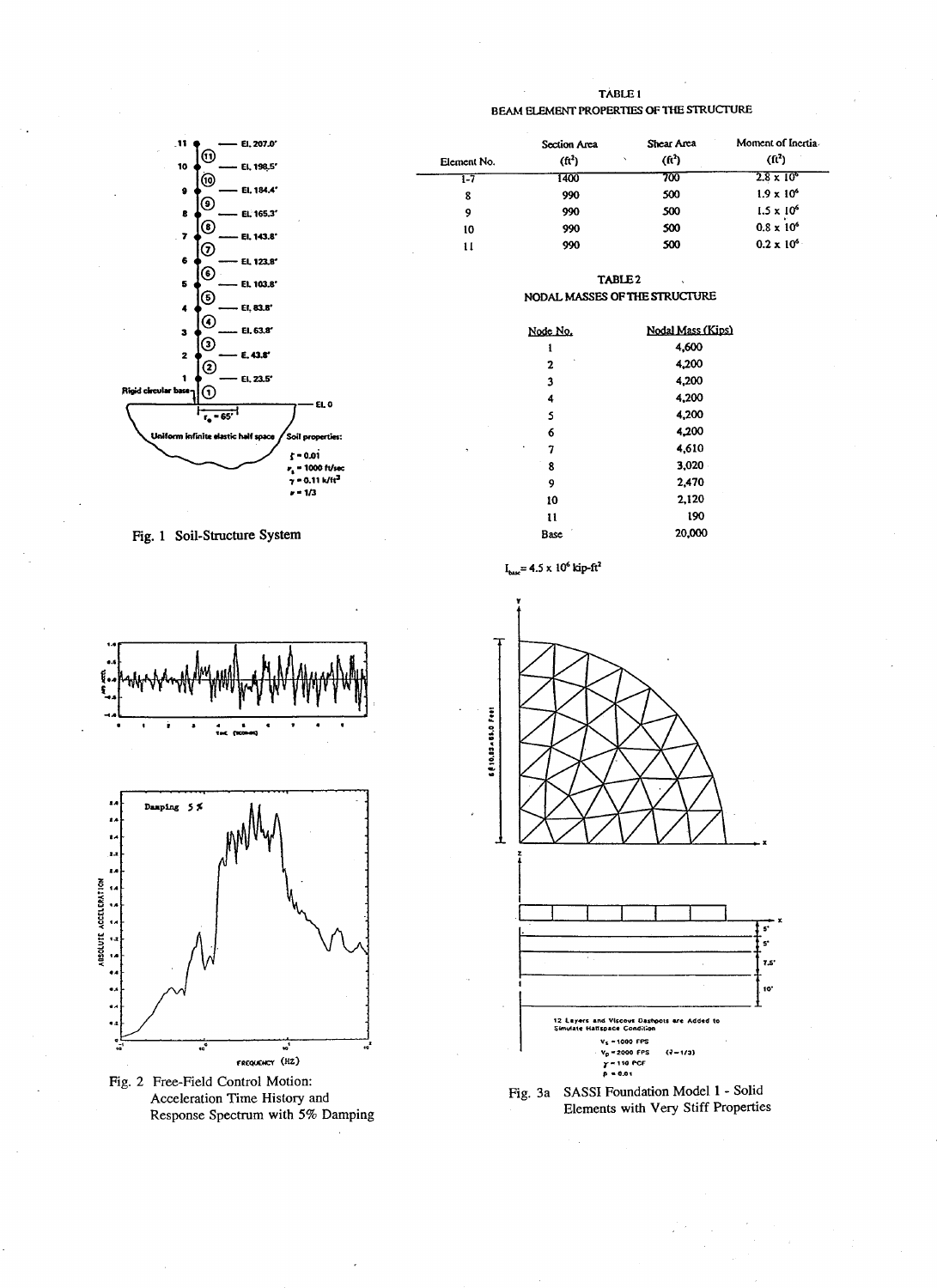

Fig. 3b SASSI Foundation Model 2 - Use **Rigid Beam Elements** 



Fig. 3c SASSI Foundation Model 3 - Use **Rigid Beam Elements** 



Fig. 4 Compliance Functions of Circular Foundation - Translation Component



Fig. 5 Compliance Function of Circular Foundation - Rocking Component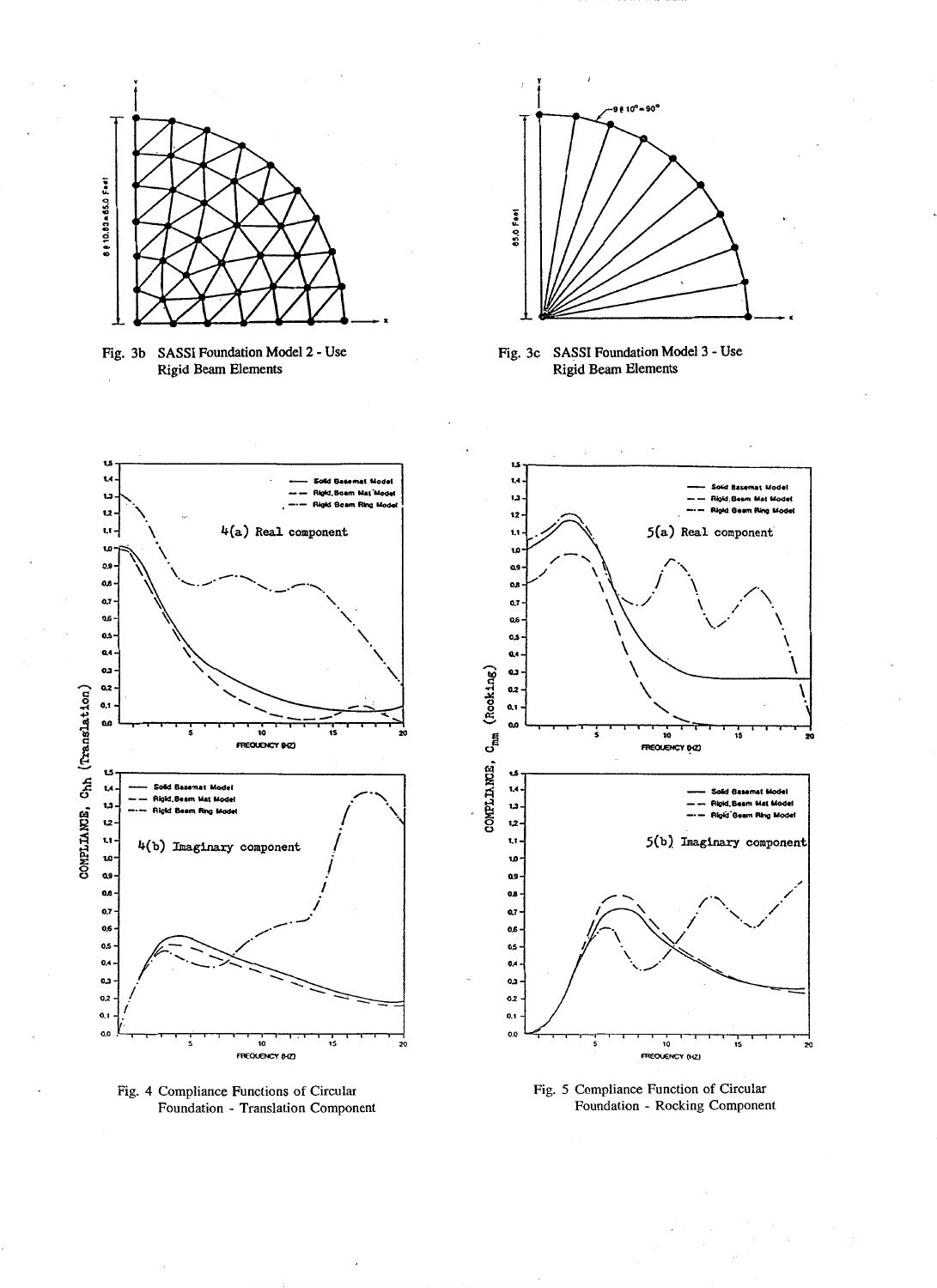

Fig. 6a The Effect of Foundation Modeling on Dynamic Response at Foundation Basement - SASSI Analysis





Half-Space Vs=lOOO fps, Square Rigid Solid foundation'  $Area = .1690E + 05$ 



Fig. 7a Square Solid Foundation on Elastic Halfspace with Shear Wave Velocity 1000 fps

### Halfspace Vs=1000 fps, Square Rigid Ring Foundation 130\*130-ft · Area= .6084E+04



Fig. 7b Square Rigid Ring-plate Foundation on Elastic Halfspace with Shear Wave Velocity 1000 fps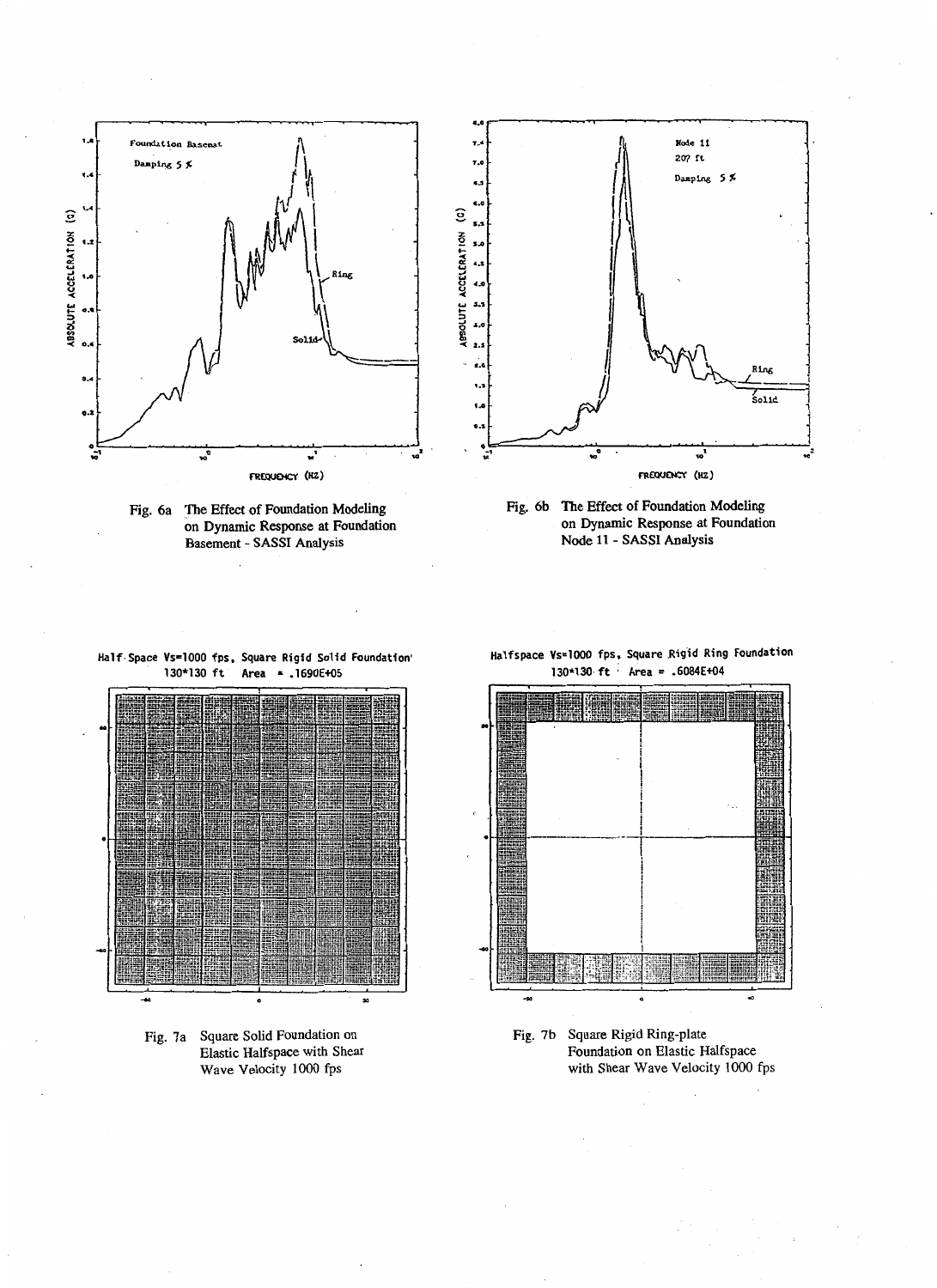

Fig. 8a Comparison of Impedance between Square Solid and Square Ring Foundation - Translation, Rocking and Torsional Component, CLASSI